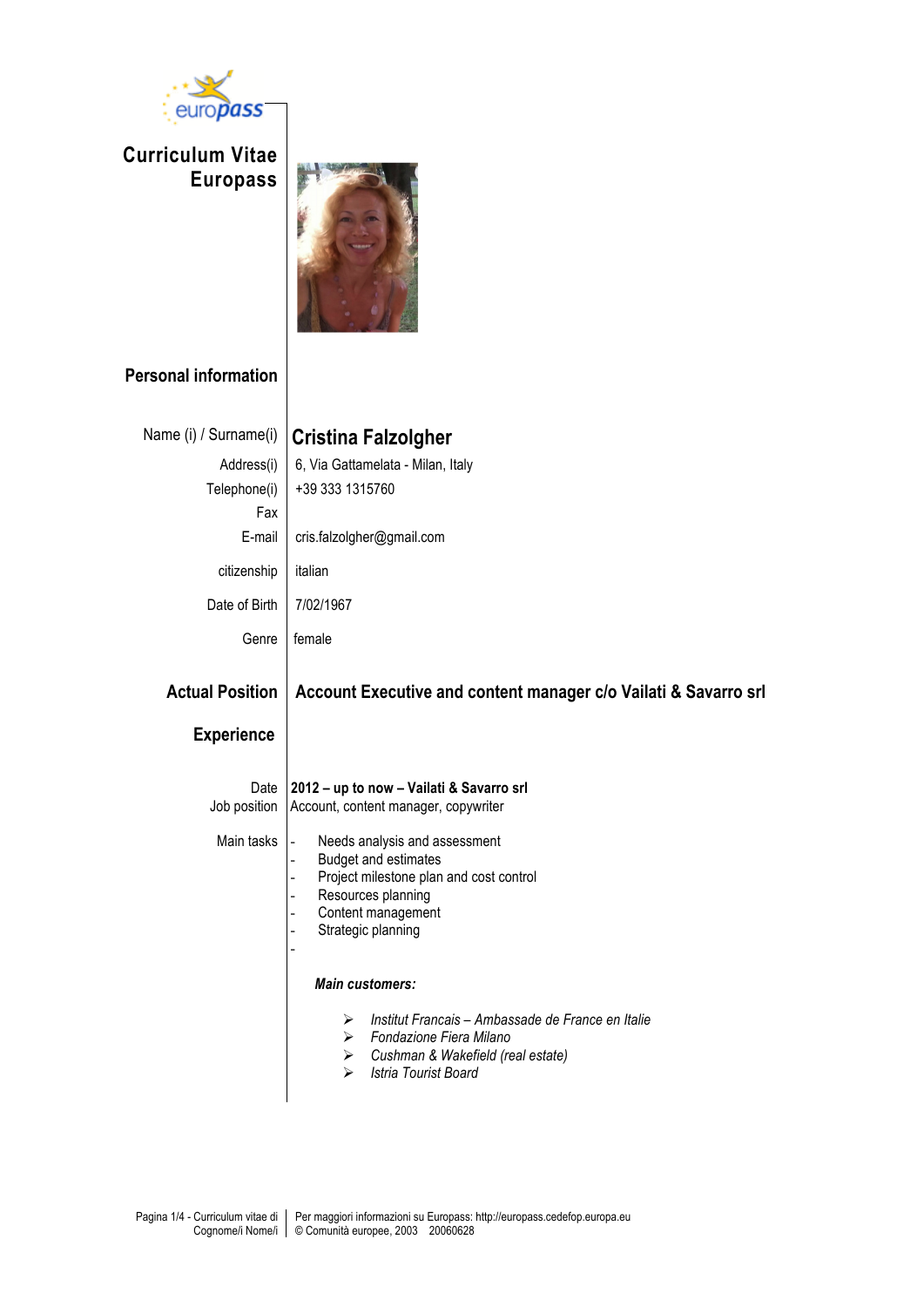| Date<br>Job position | 2013 - up to now - AD Global Solution srl<br>Training specialist                                                                                                                                                                                                                                                                                                                                                                                                                                                                                              |
|----------------------|---------------------------------------------------------------------------------------------------------------------------------------------------------------------------------------------------------------------------------------------------------------------------------------------------------------------------------------------------------------------------------------------------------------------------------------------------------------------------------------------------------------------------------------------------------------|
| Main tasks           | Strategic planning and legal requirements update<br>Training, mainly couses for top management (legal, communication, internal relations issues)<br>OHSAS 18001 - British Standard guidelines for safety and health systems                                                                                                                                                                                                                                                                                                                                   |
|                      | <b>Main customers:</b>                                                                                                                                                                                                                                                                                                                                                                                                                                                                                                                                        |
|                      | Tecnimont Group (Milan Headquarters)<br>➤<br>> Allianz Group (insurance and banking divisions, Milan Headquarters)<br>GMV (industrial sector, Novara, Italy)<br>⋗                                                                                                                                                                                                                                                                                                                                                                                             |
| Employer             | Ideabusiness srl                                                                                                                                                                                                                                                                                                                                                                                                                                                                                                                                              |
|                      | Job description   Project manager and content manager                                                                                                                                                                                                                                                                                                                                                                                                                                                                                                         |
| Main tasks           | Project and content management for e-learning courses (technical and commercial skills, safety and<br>$\blacksquare$<br>health compulsory education), budget development, resources planning and team leadership for<br>graphic designers, flash developers, videomakers.<br>Trainer (in-house and c/o customers' headquarters), customized courses, content and concept<br>development (static/interactive -> flash simulations and coursebuilder testing), Project manager for<br>budget assessment and creative/interactive course development since 2007. |
|                      | <b>Main customers:</b>                                                                                                                                                                                                                                                                                                                                                                                                                                                                                                                                        |
|                      | Mediamarket Spa (Mediaworld and Saturn, technical and business courses), e-learning<br>➤<br>Saint Gobain Group (corporate tailor-made courses, HSE department), e.learning<br>➤<br>Fondazione Filarete (research in genetics), customized in-house training<br>➤<br>Gruppo Sikura (constructions), customized in-house training<br>➤<br>Bruppo Biochimico (biochemical laboratoires), customized in-house training<br>⋗                                                                                                                                       |
|                      | Achab srl - Piazza 5 giornate - 20121 - Milan, Italy                                                                                                                                                                                                                                                                                                                                                                                                                                                                                                          |
|                      | IT consultancy                                                                                                                                                                                                                                                                                                                                                                                                                                                                                                                                                |
| Date                 | 1999-2001                                                                                                                                                                                                                                                                                                                                                                                                                                                                                                                                                     |
| Employer             | Achab srl                                                                                                                                                                                                                                                                                                                                                                                                                                                                                                                                                     |
| Job description      | Content manager e copywriter                                                                                                                                                                                                                                                                                                                                                                                                                                                                                                                                  |
| Main tasks           | Legal research/monitoring on e-commerce requirements for customers' business site (aimed at<br>Achab's business partners): writing articles and short web tips<br>Press office aid (writing press releases)                                                                                                                                                                                                                                                                                                                                                   |
| Date                 | 1997-1999                                                                                                                                                                                                                                                                                                                                                                                                                                                                                                                                                     |
| Employer             | DIMMI Consortium (Digital Multimedia Made In Italy of the Milan Chamber of Commerce)                                                                                                                                                                                                                                                                                                                                                                                                                                                                          |
| Job description      | Responsible for local and international Events and commercial missions (es ì. NYNMA - NewYork,<br>INA Paris)                                                                                                                                                                                                                                                                                                                                                                                                                                                  |
| Date                 | 1995-1997                                                                                                                                                                                                                                                                                                                                                                                                                                                                                                                                                     |
| Employer             | Rosselli Foundation - Milan branch (research on economics and society)                                                                                                                                                                                                                                                                                                                                                                                                                                                                                        |
| Main tasks           | Responsibile for cultural Events for the Milan's branch (Istituto Econoomia dei Media): business<br>seminars and dissemination of researches among institutional stakeholders. Many events developed<br>in partnership with Milan's Assolombarda and Turin's Federpiemonte, Ministero dell'Economia in<br>Rome and various banks.                                                                                                                                                                                                                             |
|                      |                                                                                                                                                                                                                                                                                                                                                                                                                                                                                                                                                               |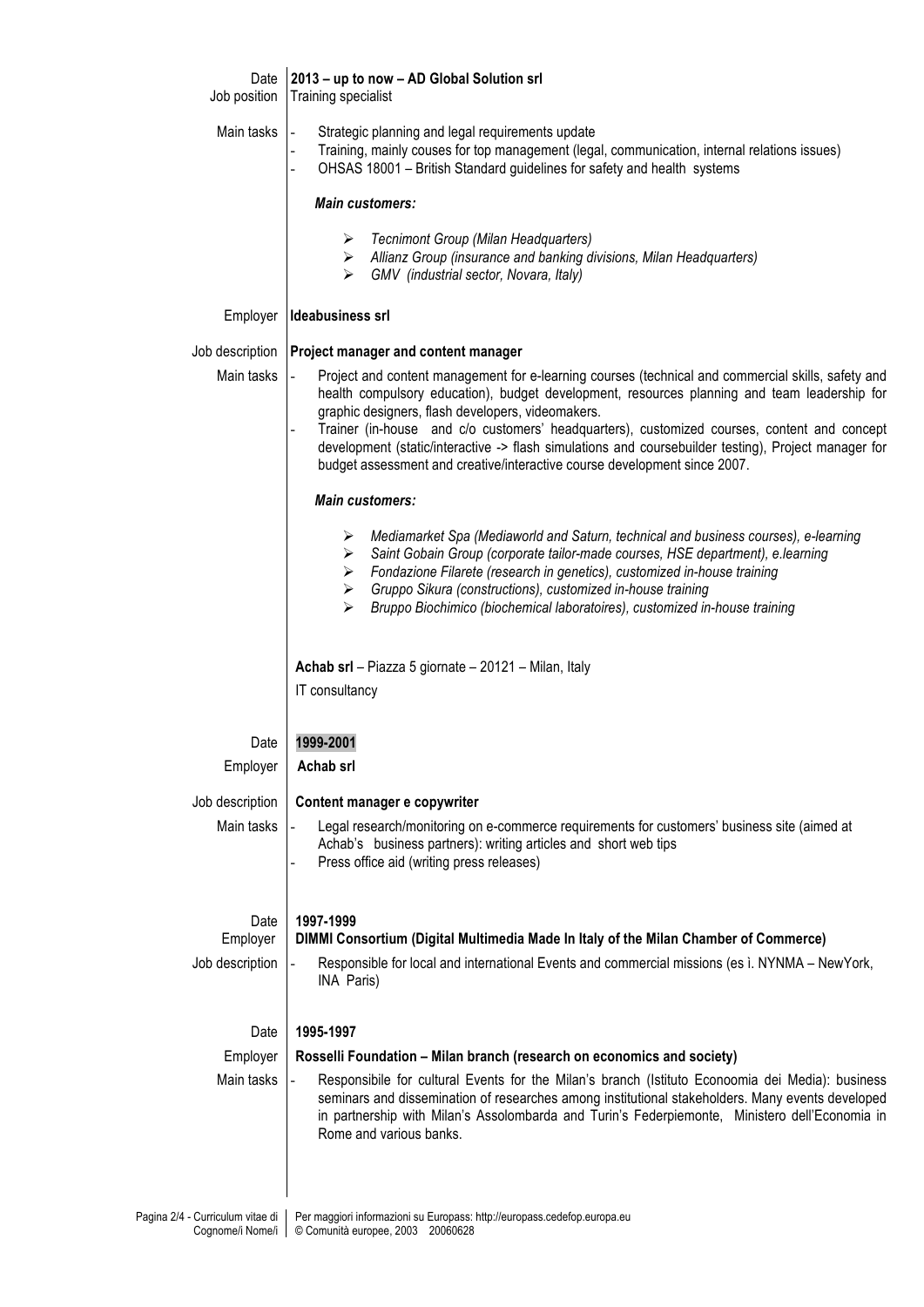| Date                   | 1994-1995                                                                                                                                          |                 |                          |                 |                        |  |  |  |
|------------------------|----------------------------------------------------------------------------------------------------------------------------------------------------|-----------------|--------------------------|-----------------|------------------------|--|--|--|
| Employer               | Bocconi University of Milan (SDA division - MBA and MIEM)                                                                                          |                 |                          |                 |                        |  |  |  |
| Main tasks             | In charge of the Placement Office for Master graduates.                                                                                            |                 |                          |                 |                        |  |  |  |
| Date                   | 1992-1994                                                                                                                                          |                 |                          |                 |                        |  |  |  |
| Employer               | Dialogo srl - direct marketing agency                                                                                                              |                 |                          |                 |                        |  |  |  |
| Job description        | Junior account for Newsweek International.                                                                                                         |                 |                          |                 |                        |  |  |  |
| <b>Education</b>       |                                                                                                                                                    |                 |                          |                 |                        |  |  |  |
| Date                   | 2000<br>Advanced Post-Degree Course (3 months) on Internet Marketing and Digital Economy<br>Università Cattolica del "Sacro Cuore" of Milan, Italy |                 |                          |                 |                        |  |  |  |
| University             |                                                                                                                                                    |                 |                          |                 |                        |  |  |  |
| Date                   | 1995                                                                                                                                               |                 |                          |                 |                        |  |  |  |
| Degree                 | Main degree in Politics (110/110 cum laude)                                                                                                        |                 |                          |                 |                        |  |  |  |
|                        | Published thesis.                                                                                                                                  |                 |                          |                 |                        |  |  |  |
| University             | Università statale degli Studi di Milano, Via Conservatorio, 2 - 20100, Milan, Italy                                                               |                 |                          |                 |                        |  |  |  |
|                        |                                                                                                                                                    |                 |                          |                 |                        |  |  |  |
| Date                   | 1990                                                                                                                                               |                 |                          |                 |                        |  |  |  |
| Degree                 | Bachelor degree in Public Relations and Administraton (70/70 cum laude)                                                                            |                 |                          |                 |                        |  |  |  |
| University             | Libera Università IULM, Milan, Italy.                                                                                                              |                 |                          |                 |                        |  |  |  |
| <b>Personal skills</b> |                                                                                                                                                    |                 |                          |                 |                        |  |  |  |
|                        | Native Italian                                                                                                                                     |                 |                          |                 |                        |  |  |  |
| Others                 |                                                                                                                                                    |                 |                          |                 |                        |  |  |  |
| Self-evaluation        |                                                                                                                                                    | Comprehension   |                          | <b>Speaking</b> | <b>Writing skills</b>  |  |  |  |
| European level (*)     | Listening                                                                                                                                          | Reading         | Interaction              | Production      |                        |  |  |  |
| English                | C2 Advanced                                                                                                                                        | C1 Advanced     | C <sub>2</sub> Very good | C1 Intermediate | C1 Advanced            |  |  |  |
|                        |                                                                                                                                                    | C1 Intermediate | C1 intermediate          |                 | <b>B2</b> Intermediate |  |  |  |
| German                 | C1 Basic                                                                                                                                           |                 |                          | C1 Basic        |                        |  |  |  |

Other information Project management and team leadership, very good relational skills (proved by high scores achieved in training).

Once I have been described (Saint Gobain Group) as a very good conductor in an ideal Orchestra.

I love volunteering (belonging to the steering board of Spazio Nautilus, dealing with young Asperger children and adults) and I'm studying psychology - also for this purpose - at the E-Campus University, being enrolled in the second year.

Contemporary art exhibitions (organization, opening and press office): NaturArte 2012, Al Principio del Vedere 2013, Palazzo del Podestà di Castell'Arquato (Piacenza, Italy).

Blogger and writer (various short stories published with Delos Books, Collana Atlantide), ghost writer for thematic newsletters and business books (Il manuale dell'e-commerce, Apogeo 2010).